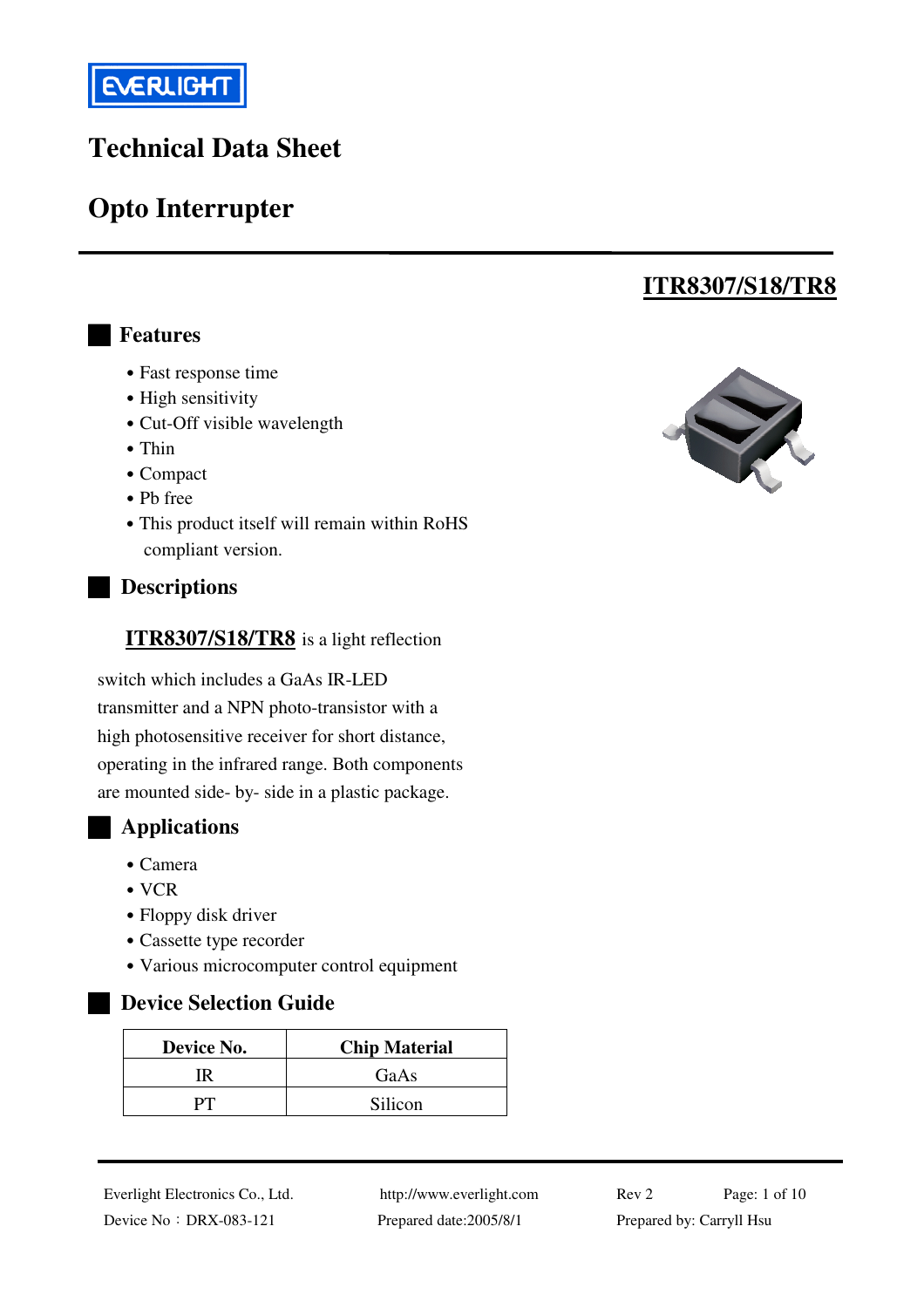

### █ **Package Dimensions**  +0.  $2.7 + 0.2$ С<br>СНД  $\varrho$  $0.65$  $4.6 ± 0.2$ 40 E ි  $30 - 60$ 30'~60 0.1210.05 **◯:CATHODE 3: COLLECTOR Notes:** 1.All dimensions are in millimeters @:ANODE **4**:EMITTER 2.Tolerances unless dimensions ±0.15mm

## █ **Absolute Maximum Ratings (Ta=25**℃**)**

| Parameter                                                   |                                                                          | Symbol        | Ratings     | Unit                 |
|-------------------------------------------------------------|--------------------------------------------------------------------------|---------------|-------------|----------------------|
| Input                                                       | Power Dissipation at (or below) $25^{\circ}$ Free<br>Air Temperature     | Pd            | 75          | mW                   |
|                                                             | <b>Reverse Voltage</b>                                                   | $\rm V_R$     | 5           | V                    |
|                                                             | <b>Forward Current</b>                                                   | $I_{\rm F}$   | 50          | mA                   |
|                                                             | Peak Forward Current (*1)<br>Pulse width $\leq 100 \mu$ s, Duty cycle=1% | $I_{FP}$      | 1           | A                    |
|                                                             | <b>Collector Power Dissipation</b>                                       | $P_{C}$       | 75          | mW                   |
|                                                             | <b>Collector Current</b>                                                 | $I_{\rm C}$   | 50          | mA                   |
| Output                                                      | <b>Collector-Emitter Voltage</b>                                         | $B$ $VCEO$    | 30          | V                    |
|                                                             | <b>Emitter-Collector Voltage</b>                                         | $B$ $V_{ECO}$ | 5           | V                    |
| <b>Operating Temperature</b>                                |                                                                          | Topr          | $-25 - +85$ | $\mathrm{C}^{\circ}$ |
| <b>Storage Temperature</b>                                  |                                                                          | Tstg          | $-30-+90$   | $\mathrm{C}^{\circ}$ |
| Lead Soldering Temperature (*2)                             |                                                                          | Tsol          | 260         | $\mathrm{C}^{\circ}$ |
| $(*1)$ tw=100 $\mu$ sec., T=10 msec.<br>$(*2)$<br>$t=5$ Sec |                                                                          |               |             |                      |

Device No: DRX-083-121 Prepared date:2005/8/1 Prepared by: Carryll Hsu

Everlight Electronics Co., Ltd. http://www.everlight.com Rev 2 Page: 2 of 10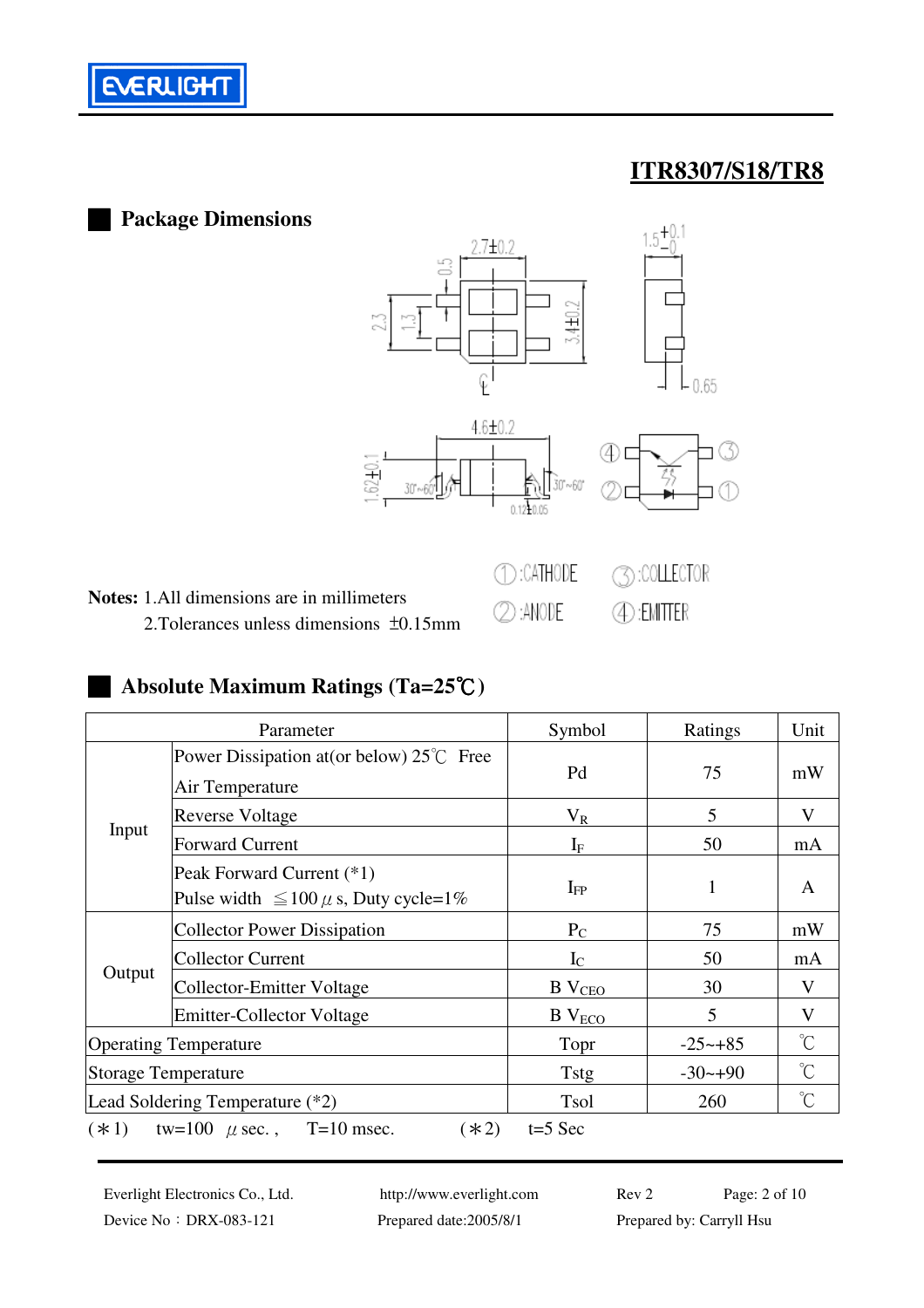

# █ **Electro-Optical Characteristics (Ta=25**℃**)**

| Parameter       |                                  | Symbol           | Min. | Typ. | Max.         | Unit         | Conditions                          |
|-----------------|----------------------------------|------------------|------|------|--------------|--------------|-------------------------------------|
|                 | <b>Forward Voltage</b>           | $\rm V_F$        | ---  | 1.2  | 1.6          | V            | $I_F = 20mA$                        |
| Input           | <b>Reverse Current</b>           | $I_{R}$          |      | ---  | 10           | $\mu$ A      | $V_R = 5V$                          |
|                 | Peak Wavelength                  | $\lambda_{P}$    |      | 940  |              | nm           |                                     |
|                 | Dark Current                     | I <sub>CEO</sub> |      | ---  | 100          | nA           | $V_{CE}$ =10V                       |
| Output          | <b>C-E Saturation</b><br>Voltage | $V_{CE}(sat)$    |      |      | 0.4          | $\mathbf{V}$ | $IC=2mA$<br>,Ee= $1 \text{mW/cm}^2$ |
|                 | <b>Light Current</b>             | $I_{C}(ON)$      | 0.3  | ---  | 0.8          | mA           | $V_{CE} = 5V$                       |
|                 | Leakage Current                  | <b>ICEOD</b>     |      |      | $\mathbf{1}$ | $\mu$ A      | $I_F = 20mA$                        |
| Transfer        | Rise time                        | $t_{r}$          |      | 20   | $---$        | $\mu$ sec    | $V_{CE} = 2V$                       |
| Characteristics | Fall time                        | $t_f$            | ---  | 20   |              | $\mu$ sec    | $I_C=100 \mu A$<br>$R_I = 1K\Omega$ |

## █ Rank

Conditions:  $I_F=20mA$  V<sub>CE</sub>=5V Unit:  $\mu$  A

| Bin number | Min | Max |
|------------|-----|-----|
|            | 300 | 600 |
|            | 500 | 30ሴ |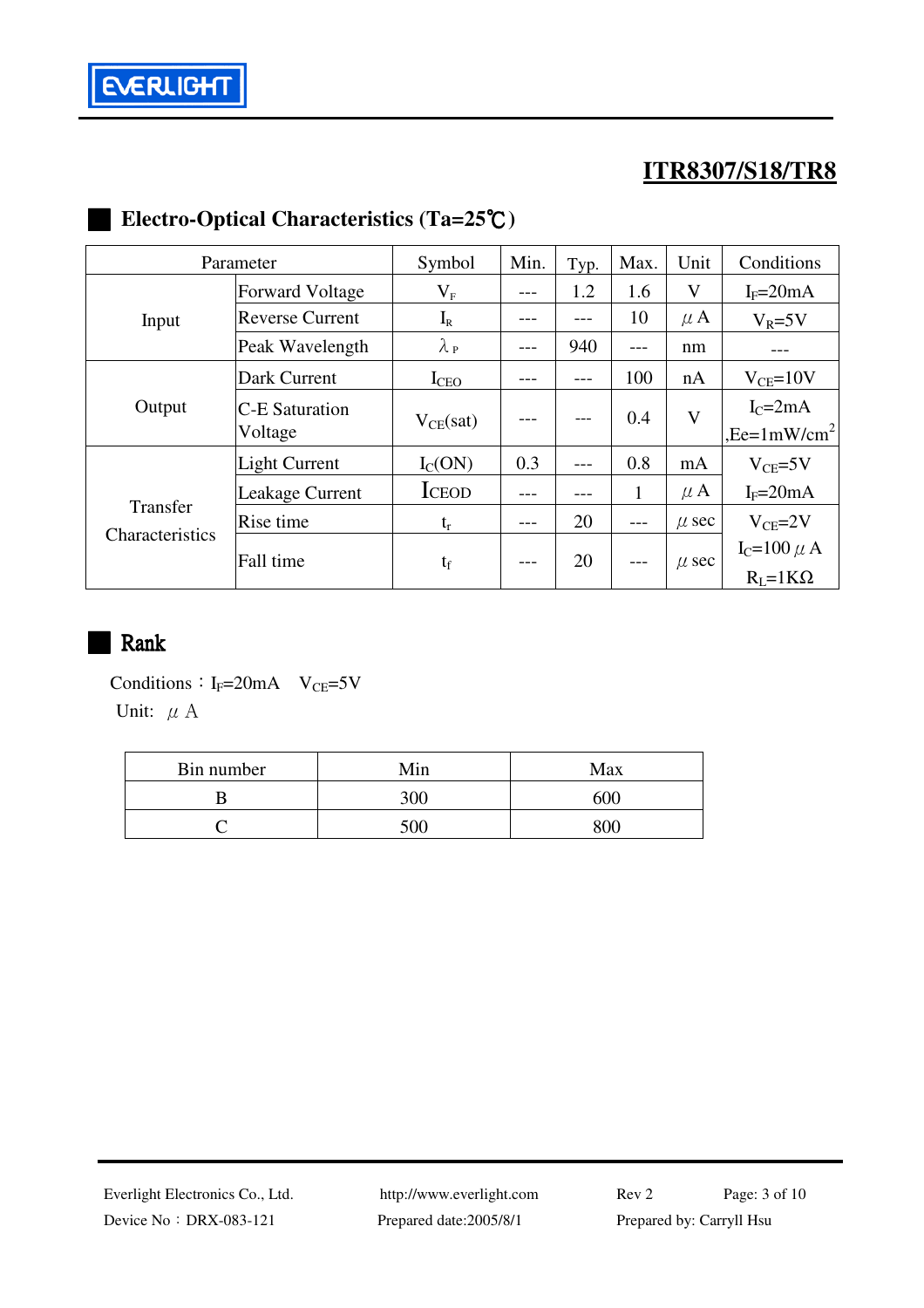



### █ **Typical Electrical/Optical/Characteristics Curves for IR**

Device No: DRX-083-121 Prepared date:2005/8/1 Prepared by: Carryll Hsu

Everlight Electronics Co., Ltd. http://www.everlight.com Rev 2 Page: 4 of 10

3.5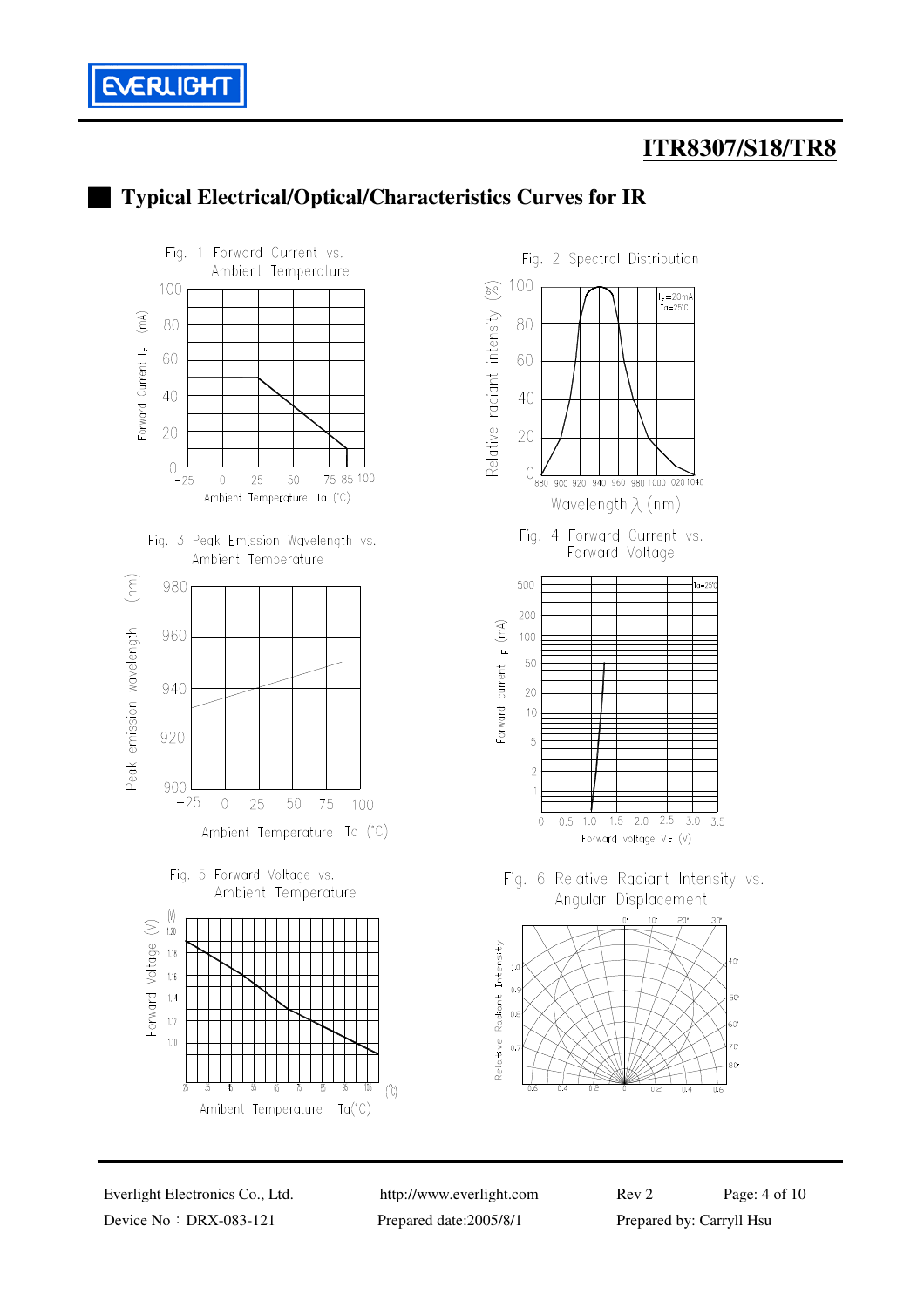





Device No: DRX-083-121 Prepared date:2005/8/1 Prepared by: Carryll Hsu

Everlight Electronics Co., Ltd. http://www.everlight.com Rev 2 Page: 5 of 10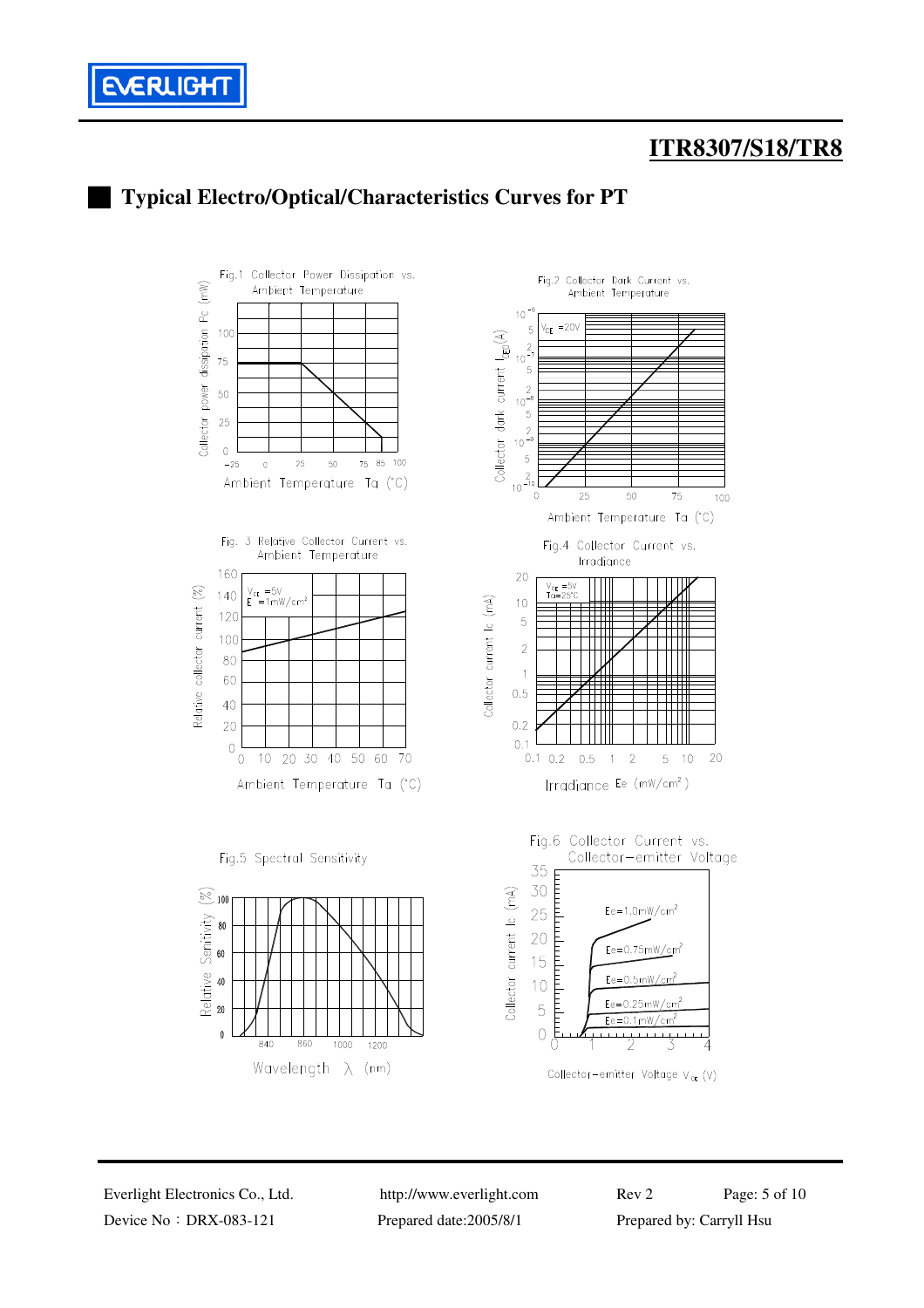



<sup>█</sup> **Typical Electrical/Optical/Characteristics Curves For ITR**

Fig.2 Relative Collector Current vs.<br>Card Moving Distance (1)













Device No: DRX-083-121 Prepared date:2005/8/1 Prepared by: Carryll Hsu

Everlight Electronics Co., Ltd. http://www.everlight.com Rev 2 Page: 6 of 10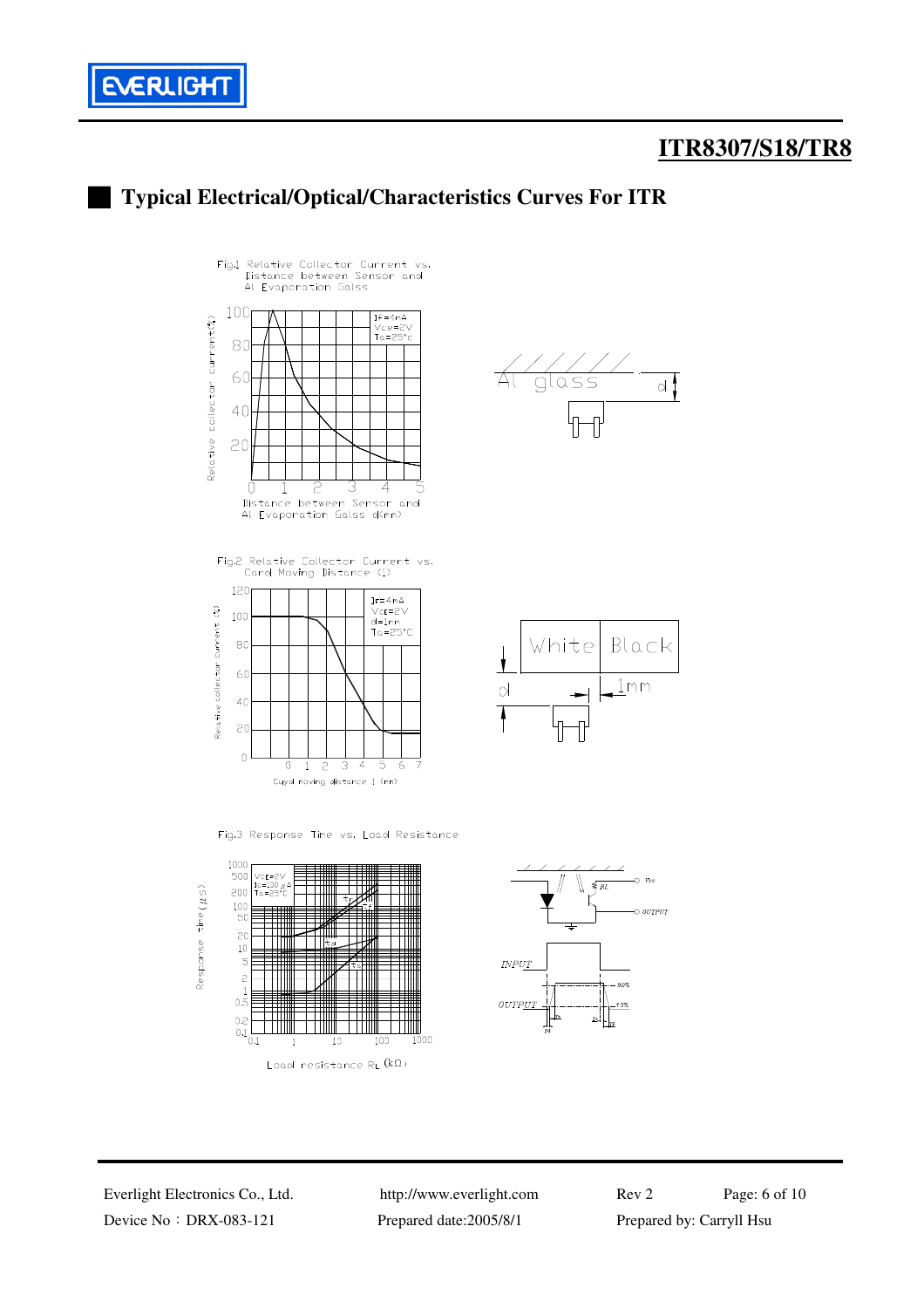

### █ **Reliability Test Item And Condition**

The reliability of products shall be satisfied with items listed below.

Confidence level:  $90\%$ 

LTPD:10%

|                | $NO.$ Item              | <b>Test Conditions</b>                    | Test Hours/ | Sample            | Failure                | Ac/Re |
|----------------|-------------------------|-------------------------------------------|-------------|-------------------|------------------------|-------|
|                |                         |                                           | Cycles      | <b>Sizes</b>      | Judgement              |       |
|                |                         |                                           |             |                   | Criteria               |       |
| 1              | Solder Heat             | TEMP. : $260^{\circ}$ C $\pm 5^{\circ}$ C | 10secs      | 22pcs             |                        | 0/1   |
| $\overline{2}$ | Temperature Cycle       | $H: +85^{\circ}C$<br>30mins               | 50Cycles    | 22pcs             | $I_R \geq U \times 2$  | 0/1   |
|                |                         | 5mins                                     |             |                   | $Ee \leq L \times 0.8$ |       |
|                |                         | $L: -55^{\circ}C$<br>30mins               |             |                   | $V_F \ge U \times 1.2$ |       |
| 3              | <b>Thermal Shock</b>    | $H : +100^{\circ}C$<br>5mins              | 50Cycles    | 22pcs             |                        | 0/1   |
|                |                         | 10secs                                    |             |                   | U: Upper               |       |
|                |                         | $L:10^{\circ}C$<br>5mins                  |             |                   | Specification          |       |
| 4              | <b>High Temperature</b> | TEMP. $\div$ +100°C                       | 1000hrs     | 22pcs             | Limit                  | 0/1   |
|                | Storage                 |                                           |             |                   | L:Lower                |       |
| 5              | Low Temperature         | TEMP. $-55^{\circ}$ C                     | 1000hrs     | 22pcs             | Specification          | 0/1   |
|                | Storage                 |                                           |             |                   | Limit                  |       |
| 6              | DC Operating Life       | $I_F = 20mA$                              | 1000hrs     | 22 <sub>pcs</sub> |                        | 0/1   |
| $\tau$         | High Temperature/       | 85°C / 85% R.H                            | 1000hrs     | 22pcs             |                        | 0/1   |
|                | <b>High Humidity</b>    |                                           |             |                   |                        |       |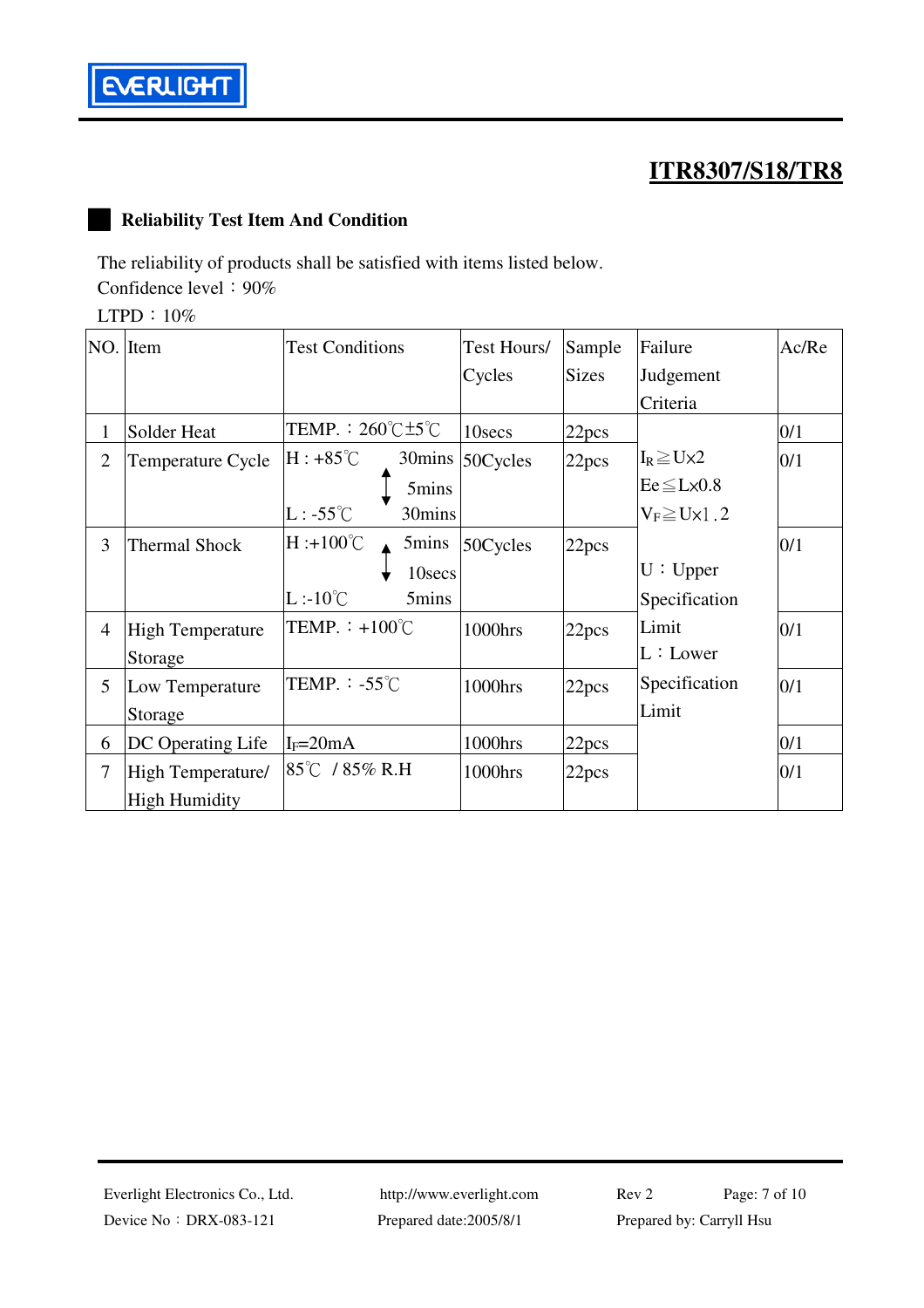

### █ **Recommended Method of Storage**

The following are general recommendations for moisture sensitive level (MSL) 4 storage and use:

- Shelf life in sealed bag: 12 months at  $< 40^{\circ}$ C and  $< 90\%$  relative humidity (RH)
- After bag is opened, devices that will be subjected to reflow solder or other high temperature process must
	- a) Mounted within 72 hours of factory conditions < 30 °C/60%RH, or
	- b) Stored at <20% RH
- Devices require bake, before mounting, if: Humidity Indicator Card is  $> 20\%$  when read at  $23 \pm 5$  °C
- If baking is required, devices may be baked:
	- a) 192 hours at  $40^{\circ}$ C, and <5% RH(dry air/nitrogen) or
	- b) 96 hours at 60℃,and <5% RH for all device containers
	- c) 24 hours at 125  $\degree$ C
- Soldering Condition

a) Pb-free solder temperature profile



- b) Reflow soldering should not be done more than two times.
- c) When soldering, do not put stress on the LEDs during heating.
- d) After soldering, do not warp the circuit board.
- Repairing

 Repair should not be done after the LEDs have been soldered. When repairing is unavoidable, a double-head soldering iron should be used (as below figure). It should be confirmed beforehand whether the characteristics of the LEDs will or will not be damaged by repairing.



Device No:DRX-083-121 Prepared date:2005/8/1 Prepared by: Carryll Hsu

Everlight Electronics Co., Ltd. http://www.everlight.com Rev 2 Page: 8 of 10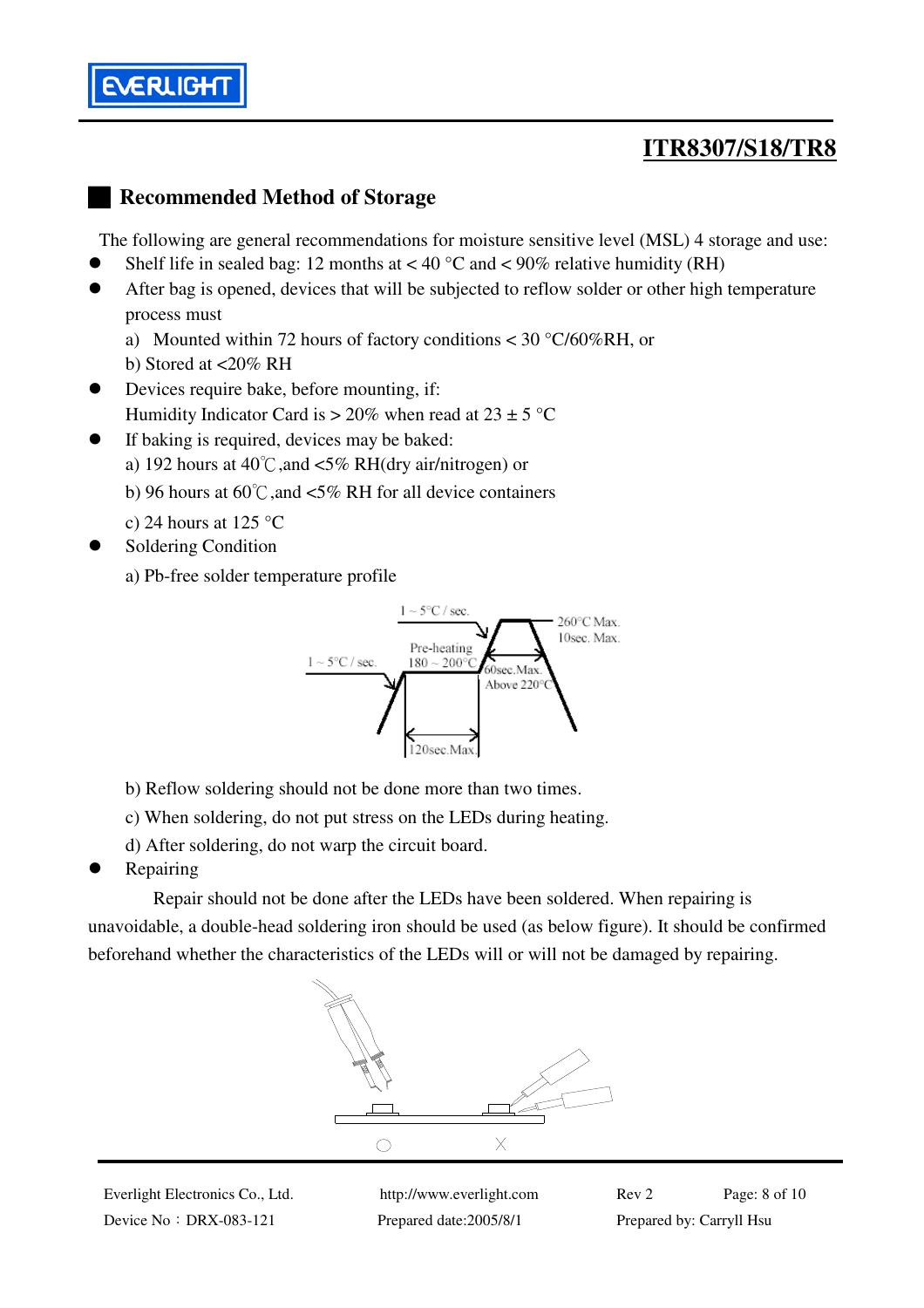

█ **Taping Dimension**

Progressive direction







**Note:** The tolerances unless mentioned is  $\pm 0.1$ mm, Unit = mm

## █ **Moisture Resistant Packaging**



Device No: DRX-083-121 Prepared date:2005/8/1 Prepared by: Carryll Hsu

Everlight Electronics Co., Ltd. http://www.everlight.com Rev 2 Page: 9 of 10